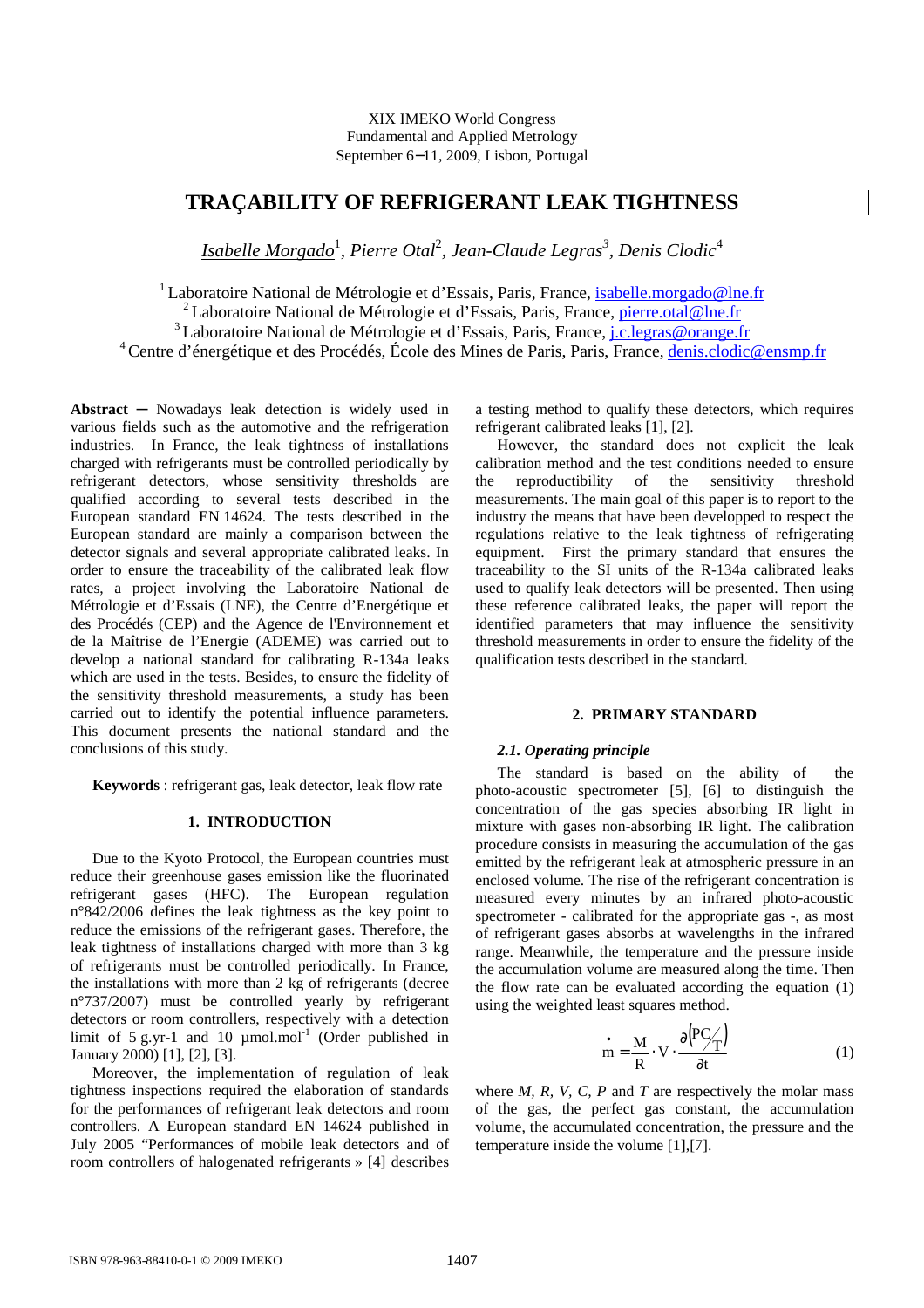#### *2.2. Design of the primary standard*

The primary standard is mainly composed of a main volume – the accumulation volume (see Fig. 1). The accumulation volume is composed by the accumulation cell, the internal volume of the spectrometer and their associated fittings. Besides, many instruments are used to measure temperature, pressure and concentration in time: platinum resistance thermometers, barometer, photo-acoustic spectrometer respectively [8], [9].

According to an initial comparison study between two available infrared spectrometers, the photo-acoustic spectrometer was selected to measure the concentration rise [2]. Its operating principle is based on the phenomenon called "photo-acoustic effect": the absorption of the energy of a pulsated light by a sample of gas hermetically sealed in a cell is converted into sound pressure, which can be measured by microphones.



Fig. 1. Diagram of the primary standard

# *2.3. Qualification of the primary standard*

The primary standard is mainly characterised by its accumulation volume and the performances of the photo-acoustic spectrometer.

By taking into account the restraints, and after evaluating the different methods available to measure a volume, it was decided to measure the accumulation volume by a static expansion method [9]. This method consists in generating a gas expansion between two volumes: the accumulation volume and a standard volume, whose capacity is calibrated with a relative uncertainty about 0.1% using a LNE tridimensional machine and [8]. By measuring the initial and final pressure and temperature in both volumes, the gas density changes inside the two volumes can be calculated [8], [10]. Applying the conservation of mass and the ideal gas law, the ratio of the volumes can be calculated according to the Equation (2):

$$
\frac{V}{V_s} = \frac{\left(\frac{P_e}{T_e} - \frac{P_{res}}{T_{res}}\right)}{\left(\frac{P_0}{T_0} - \frac{P_e}{T_e}\right)}\tag{2}
$$

where  $V$  and  $V_s$  are respectively the accumulation volume and the standard volume capacities,  $P_{res}$ ,  $T_{res}$  are the initial pressure and temperature relative to the standard volume, *P0*,  $T_0$  are respectively the initial pressure and temperature relative to the accumulation volume - before the expansion and  $P_e$ ,  $T_e$  are the pressure and temperature relative to the equilibrium system {accumulation volume + standard volume} after the expansion.

Thus, the accumulation volume can be deduced from the ratio and the capacity of the standard volume. The accumulation volume uncertainty is calculated from the contributions of uncertainties originating from the homogeneity of the temperature inside both volumes, the pressure and temperature measurements, the calibration of the standard volume and the value of the ratios *P/T* fitted at the time of the valve opening. The size of the accumulation volume is calculated as:  $V = (2.169 \pm 0.016) \text{ dm}^3$ . The uncertainty is mainly due to the homogeneity of the temperatures and the repeatability of the method (see Fig. 2.).



Fig. 2. Components of the uncertainty of the accumulation volume using the static expansion system: example of one calibration

The photo-acoustic spectrometer calibration is the second of the main components to measure a refrigerant calibrated leak. The instrument is calibrated by comparing the indications of the spectrometer with the concentration of standard mixtures, which are prepared using the gravimetric method: a well-known quantity of each gas is successively inserted into an evacuated gas cylinder.

The calibration procedure is the following: the mixtures – concentrations between 10 and 150  $\mu$ mol.mol<sup>-1</sup> - are successively circulating in the accumulation volume, while the concentration inside the accumulation volume is measured by the spectrometer. Concentrations below  $10 \mu$ mol.mol $^{-1}$  are not measured as the repeatability of the concentration measurement is about  $0.5 \mu$  mol.mol<sup>-1</sup>.

The concentration uncertainty is calculated from the contributions of uncertainties originating from the [9] :

- $\triangleright$  repeatability of the calibration method,
- $\triangleright$  standard mixtures,
- $\triangleright$  temperature influence on the spectrometer
- $\triangleright$  uncertainty of the fitting  $C_s = f(C_{\text{read}})$ ,
- $\triangleright$  resolution of the spectrometer, whose indication is limited to three digits, and
- $\triangleright$  spectrometer long term stability (see. Fig. 3.).

The combined uncertainty of the concentration measurement by the spectrometer is estimated as:

$$
U = (1.5 + 1.7 \times 10^{-2} \times C) \mu mol.mol^{-1}.
$$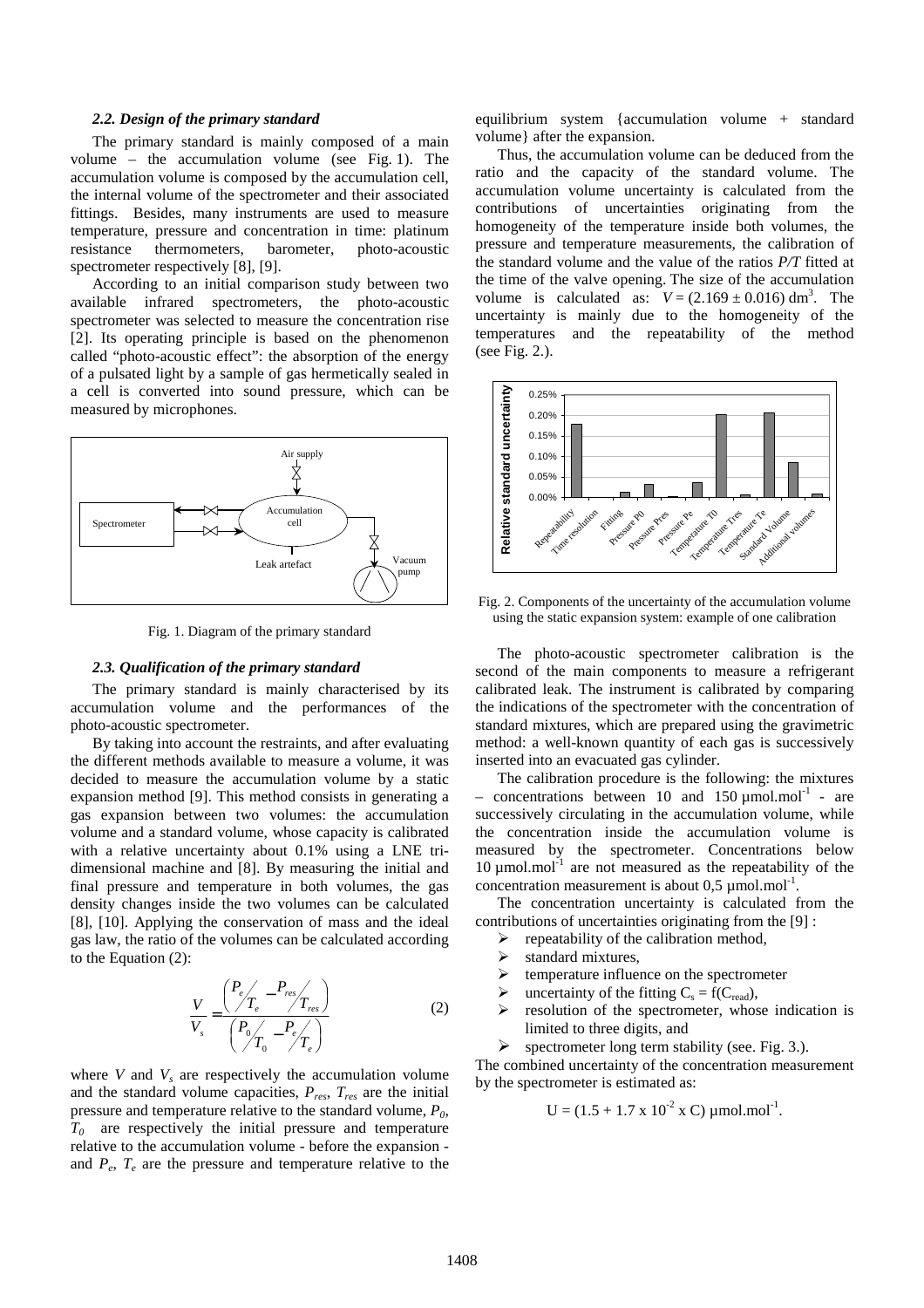

Fig. 3. Drift of the photo-acoustic spectrometer's fitted concentrations from the 18/06/2008 to 09/01/2009

Considering the qualification of the accumulation volume and the spectrometer, the uncertainty of the R-134a leak flow rate between 1 and 50 g/yr can be estimated. It includes the repeatability, the measurement of the variation in time of the concentrations corrected in pressure and temperature, the accumulation volume measurements. The repeatability of the method has been estimated about 0.20 % (see Fig. 4) and the expanded combined uncertainty is about  $2.96$ 

In order to qualify refrigerant leak detectors, R-134a reference leaks, whose values are about 1 g/yr, 3 g/yr, 8 g/yr and 50 g/yr, have been purchased and are regularly calibrated by the primary standard. The temperature coefficients of the reference leaks have been checked. Considering the stability of a calibrated leak (see Fig. 5) and the influence of the temperature in a laboratory at  $(20 \pm 1)$  °C, the expanded uncertainty of the flow rate is about 7 % for a reference leak used by the LNE to qualify refrigerant leak detectors.



Fig. 4. Repeatability of a 1 g.yr<sup>-1</sup> leak calibration



Fig. 5. Calibration of a calibrated leak flow rate about 3.6 g.yr<sup>-1</sup> between 24/07/08 and 19/02/2009, at 20 °C

# **3. DETECTOR SENSITIVITY THRESHOLD QUALIFICATION**

# *3.1. Description of the detector qualification tests*

As the refrigerant calibrated leaks can be traceable to SI units thanks to the new primary standard, the standard EN 14624 or other standards to qualify the refrigerant hand leak detectors can now be applied.

Four tests are described in the standard to qualify the performances of a locating refrigerant leak detector in order to assess its sensitivity threshold. The lowest detected flow rate of the available calibrated leak is considered as the sensitivity threshold.

This sensitivity is measured when the detector is stationary at a specified distance from the leak, when it is moving at a specified translation speed and at a specified distance from the leak, in a clean or polluted ambiance.

### *3.2. Identification of the influence parameters*

In order to qualify leak detectors in the best conditions, complementary technical requirements are necessary to identify precautions that must be taken during the performance tests. Whatever detection method is considered, a detector measures a concentration and not directly a leak flow rate [11]. Hence many parameters can influence the relation between concentration and leak flow rate, as the volume is not closed and not well-defined. It depends on several parameters. Experimental and phenomenological studies have been carried out in order to identify some of them.

Contrary to the primary standard conditions, the reference leak flows in an open volume that will be named "control volume". Therefore, the equation (1) cannot be applied. A first approximation of the relation between concentration and leak flow rate can be done by considering that the refrigerant gas quantity sucked by the detector in one second is equal to the quantity sent out by the leak artefact in the same time. In this case, the equation can be expressed as:

$$
C = \frac{Q}{\rho \cdot Q_V}, \tag{3}
$$

where  $Q$ ,  $C$ ,  $\rho$ ,  $Q$ <sup>*v*</sup> are respectively the refrigerant leak flow rate, the concentration of the refrigerant in the control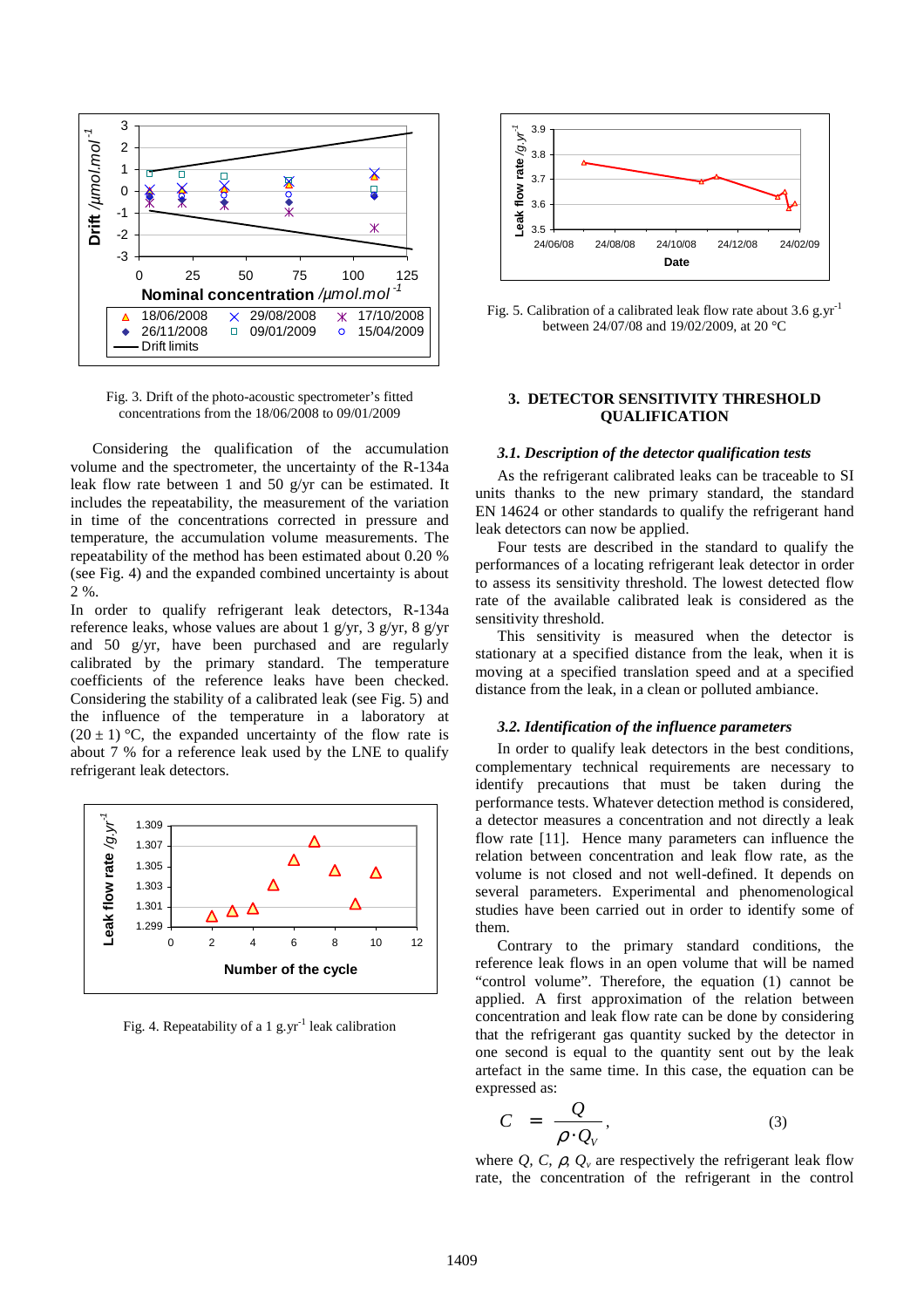volume, the refrigerant gas density and the volume sucking rate of the detector. This approximation means that the concentration depends on the sucking rate of the detector [12]. However, assumptions have been made to simplify the equations: the air speed around the control volume and the gravity are for instance considered as negligible. Besides, the distance between the detector nose and the outlet of the leak are not considered. In order to establish the concentration gradient in the control volume, a phenomenological study with the CFD software FLUENT and experiments were carried out.

With the CFD software FLUENT, a simulation of the gas concentration tendency in a control volume has been established [9]: the studied control volume was an opened cylinder. Its length was defined as the distance between the leak and the detector nose and the diameter of the control volume was set equal to 10 mm. The study has been reduced to this control volume in order to have a highly refined grid mesh (see Fig. 6).



Fig. 6. Description of the control volume used for the CFD simulation

The experimental study [9] aimed at drawing a cartography of the concentration near a R-134a calibrated leak in order to validate the tendency shown on the phenomenological CFD study. The concentration changes have been checked near the leak artifact orifice: the detector nose was placed at different distances from the leak and different altitudes from the orifice of the leak artifact (see Fig. 7). A detector, which indicates leak flow rate values and whose sensitivity threshold is about 1 g/yr, has been used for this experiment. Complementary to the detector, the photo-acoustic spectrometer was also used.



Fig. 7. Diagram of the experimental installation

As expected, the concentration decreased significantly with the distance of the detector probe from the leak. Experiments have shown that the detector capability to detect a  $1 \text{ g.yr}^{-1}$  leak decreases with the distance. The indication of the detector was divided by 2 when the distance was increasing from 1 mm to 2 mm. For a distance higher than 3 mm, the leak flow rate was not detected anymore. Besides, the influence of the gravity was also checked. Indeed, R-134a is heavier than air: its density at 101 kPa and at 20 °C is 4.36 kg/m<sup>3</sup>. In theory, R-134a tends to « fall » due to the gravity. The simulation by FLUENT underlined this phenomenon (see Fig. 8): the concentration of R-134a decreased when the altitude was increasing. This trend was all the more amplified when the detector sucking rate was lower. In the case of a high sucking rate, the gravity influence was then compensated. However, the concentration remained higher in front of the leak. Experiments were in agreement with these results.

As the sensitivity threshold of a detector is also checked when it is moving, a comparison between the 1 g/yr detector indications and the 1 g/yr leak flow rate was done when the detector was moving at different speeds. This experiment has underlined the influence of the translational speed of the detector: the detection improves when the speed decreases. Indeed, if the distance traveled in one second by the detector is higher, the control volume that must be considered has to be also larger.

To conclude, several parameters may influence the expression of the conversion of the concentration to a leak flow rate: the distance from the leak, the direction of the detector nose relatively to the leak axis, the gravity. These parameters must be controlled in order to ensure the repeatability of the sensitivity threshold measurements.

Therefore, some precautions must be taken into account during the qualification tests described in the standard. The design of the test bench has been done considering these parameters.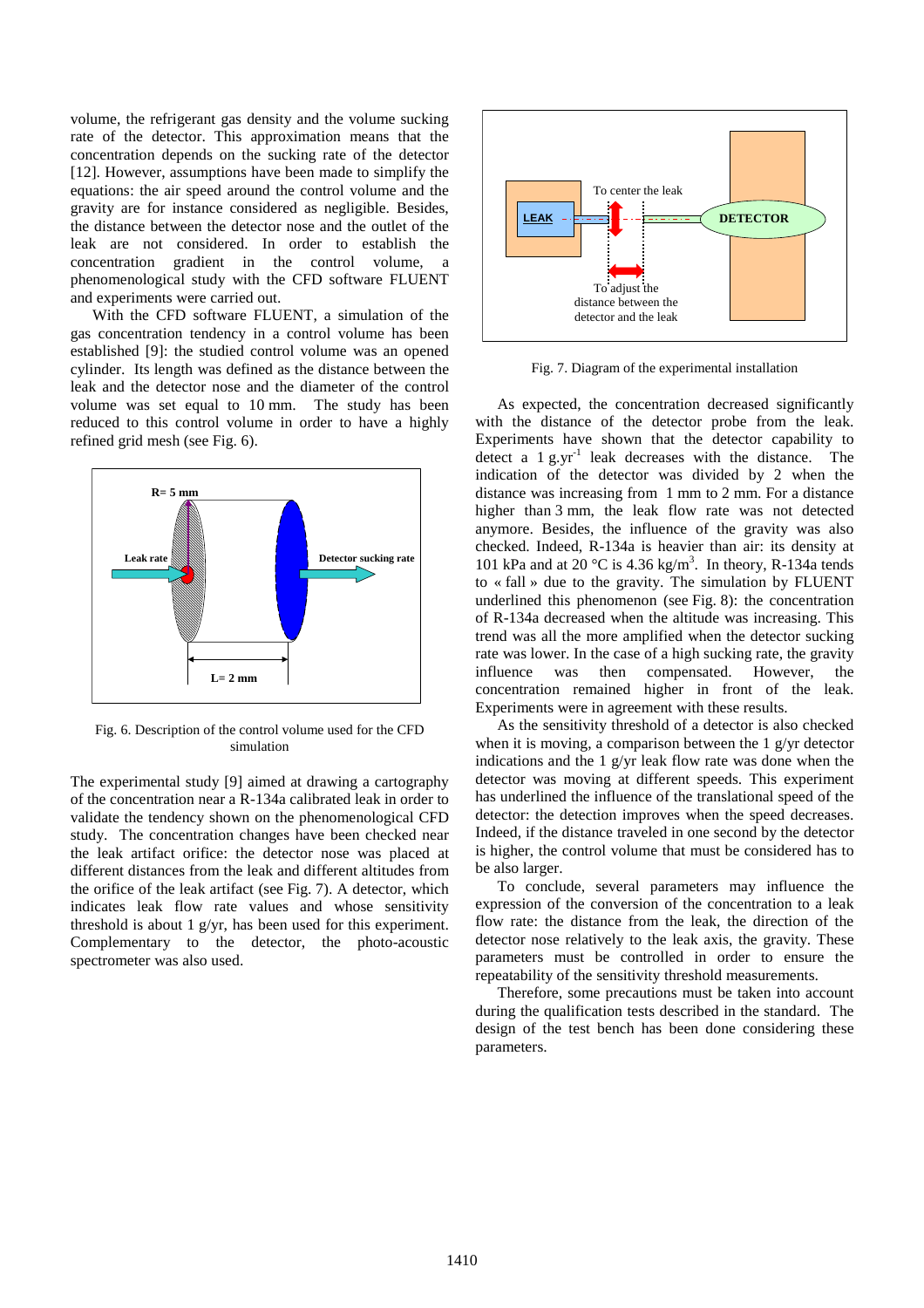

Fig. 8. Dispersion of the R-134a simulated by the CFD software FLUENT

# *3.3. Precautions in the qualification procedure*

The identified influence parameters have to be controlled for ensuring the repeatability of the tests. Only the detector sucking flow rate depends on the manufacturer and cannot be controlled. A test bench to qualify the detector according to the standards has been designed and realized in order to control the other influence parameters. It is a mobile platform, moving from left to right and vice-versa in front of a standard leak orifice whose nominal value is between 1 g.yr<sup>-1</sup> and 50 g.yr<sup>-1</sup>. As the position of the detector nose according to the leak orifice, the gravity and the translational speed of the detector nose may influence the results (see Fig. 9), these parameters must be controlled. The test bench has been realised considering these specifications (see Fig. 10.).

|                                                            | Detector average translation<br>speed                      |                    |
|------------------------------------------------------------|------------------------------------------------------------|--------------------|
|                                                            | $2 \text{ mm}$ .s                                          | $50 \text{ mm}$ .s |
| <b>Distance</b><br>between the<br>detector and the<br>leak | <b>Maximum mass flow rate</b><br>indicated by the detector |                    |
| mт                                                         | g.yr                                                       |                    |
|                                                            | 2.3                                                        | 0.6                |
| 2                                                          | 0.7                                                        | 0.2                |
| 3                                                          | 0.4                                                        | 0.3                |
| 5                                                          | 0.2                                                        | No detection       |

Fig. 9. Maximum value indicated by the detector when it moves in front of a calibrated leak whose flow rate is  $(1.33 \pm 0.053)$  g.yr<sup>-1</sup>.



Fig. 10. Photo of the LNE test bench to qualify the refrigerant leak detectors according to the standard NF EN 14624

# **4. CONCLUSION**

To conclude, the traceability of refrigerant detector qualification is now ensured. The LNE can provide calibration of R-134a leaks between 1 g/yr to 50 g/yr, in their operating conditions with a relative expanded uncertainty around 1-2%, at a fixed leak temperature. It is a necessary support to ensure the traceability of the calibrated leaks needed to qualify the refrigerant detectors, as the leak operating conditions are respected. Even if only R-134a leaks can be measured now, an extension to other gases will be studied.

Complementary to the leak primary standard, a test bench has been realized in order to qualify R-134a detectors according to the standard EN 14624. As a hand leak detector measures a concentration and not a leak flow rate, some parameters that have been identified can influence the qualification results: position of the detector probe, absence of obstacles below the calibrated leak, air disturbances. The test bench has been designed considering the precautions that must be taken.

# **REFERENCES**

- [1] D. Clodic, N. Torbey, F. Fayolle, "Qualification of leak detectors – Calibration of leak artefacts" (Qualification des détecteurs de fuite – Étalonnage des fuites calibrées) , *Colloque à effet de Serre III*, 2002.
- [2] D. Clodic, "Measurement and Control of Refrigerant Leaks", *AICARR Conference*, 2000.
- [3] D. Clodic, *Zero Leaks*, ASHRAE, ch.6, pp89-94, 1998.
- [4] "Performance of portable halogenated refrigerant leak detectors and room controllers"*, AFNOR,* European standard, NF EN 14624, July 2005*.*
- [5] S. Schäfer, A. Miklós, P. Hess, "Photo-acoustic Spectroscopy, Theory", Encyclopedia of Spectroscopy & Spectrometry, Lindon J, Tranter G, Holmes J, Eds, 1999, pp. 1815-1822.<br>Rosencwaig,
- [6] Rosencwaig, *Photo-acoustics and photo-acoustic spectroscopy,* John Wiley and Sons, 1980.
- [7] N. Torbey, D. Clodic, "Calibration method of a primary standard for measuring calibrated leaks artefact, in order to